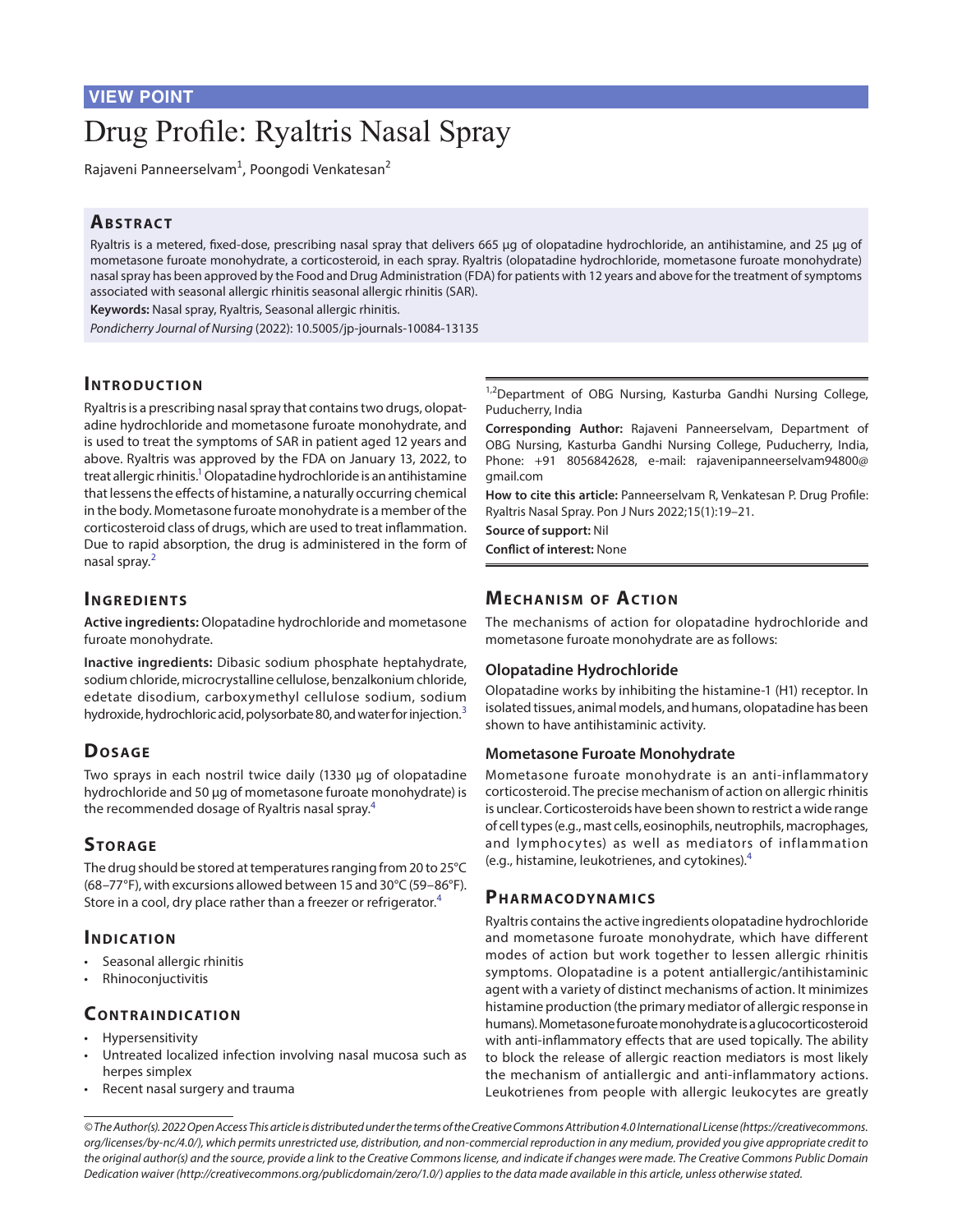

<span id="page-1-0"></span>**Fig. 1:** Ryaltris nasal spray

inhibited by it. Mometasone furoate monohydrate inhibited the synthesis and release of IL-1, IL-5, IL-6, and TNF in cell culture; it is also a strong inhibitor of production of leukotrienes. Furthermore, it inhibits the production of Th2 cytokines, IL-4 and IL-5, by human  $CD4+T$  cells.<sup>[5](#page-2-4)</sup>

## PHARMACOKINETICS

The mean (±standard deviation) peak plasma exposure (Cmax) for olopatadine hydrochloride was 19.80  $\pm$  7.01 ng/mL and 9.92  $\pm$  3.74 pg/mL for mometasone furoate monohydrate, and the mean exposure over the dosing regimen (AUCtau) for olopatadine hydrochloride was 88.77  $\pm$  23.87  $\mathsf{ng}^\ast$ hour/mL and 58.40  $\pm$  27.00 pg $^*$ hour/mL for mometasone furoate monohydrate, after repeated intranasal administration of two sprays per nostril twice daily in patients with SAR. For both olopatadine hydrochloride and mometasone furoate monohydrate, after a single dose, the median time to peak exposure was 1 hour. Mometasone furoate monohydrate and olopatadine hydrochloride did not show any pharmacokinetic interactions ([Fig. 1](#page-1-0)).<sup>[5](#page-2-4)</sup>

# **SIDE EFFECTS**

#### **Common Side Effects**

- Nose bleeds
- Nasal discomfort
- Unpleasant taste
- Sleepiness or drowsiness
- Hypotension
- Weakness
- Nausea and vomiting
- Fever and body aches
- Breathing problems
- Swelling of face, mouth, and tongue

## **Adverse Effects**

- Impaired mental alertness and somnolence
- Cataracts and glaucoma
- Risk of infections and immunosuppression
- Adrenal suppression and hypercorticism
- **Effect on growth**

# **DRUG INTRACTION**

Ryaltris has not been subjected to any interaction studies. Because no pharmacokinetic interaction between olopatadine hydrochloride and mometasone furoate monohydrate was found when delivered together, any drug interactions from the combination probably match those of the components taken separately.<sup>[4](#page-2-3)</sup>

## **INSTRUCTIONS FOR USE**

Shake the bottle fully before using the nasal spray.

**STEP 1:** Remove the cap of the nasal spray.

**STEP 2:** Hold the bottle securely and upright with the index and middle fingers on the finger rests on either side of the applicator and the thumb on the bottle's grooved base.

**STEP 3:** Before using the nasal spray, squeeze the pump six times rapidly and strongly to expel the spray into the air, away from the face and eyes, until a fine sprays emerges.

**STEP 4:** Blow the nose gently to clear the nostrils.

**STEP 5:** Before each use (morning and evening), shake the nasal spray bottle properly.

**STEP 6:** With the index and middle fingers on either side of the applicator, hold the bottle firmly, while the thumb rests on the bottle's grooved base.

**STEP 7:** With your finger, close one nostril. Place the spray pump tip in the opposite nostril, slightly away from the nasal septum towards the outside of nose (the wall between the two nostrils).

**STEP 8:** Slightly tilt the head forward. To activate the pump, hold the bottle upright and push down quickly and firmly on the finger rests. As you spray, gently inhale (breathe in) through the nose. Exhale through the mouth.

**STEP 9:** Repeat steps 6–8, second spray should be delivered into the same nostril as same as first.

**STEP 10:** Steps 6–8 should be repeated, but this time with two sprays in the opposite nostrils. To ensure that you receive all the medication, do not blow your nose for at least 15 minutes after using Ryaltris. Do not move the head back. This will retain the drug from entering the throat.

**STEP 11:** With a dry tissue or cloth, clean the bottle and spray pump tip.

**STEP 12:** Push the dust cap back on the spray pump tip, until you hear a click sound.

**STEP 13:** Pull the spray pump unit upward gently if it becomes obstructed. Remove the dust cap from the spray pump unit and soak it in warm water.

**STEP 14:** After 15 minutes of rinsing, clean the spray pump unit and dust cap with warm water and allow them to dry completely.

**STEP 15:** Replace the spray pump unit on the bottle and the dust cap on the spray pump tip.

**STEP 16:** After completing the steps to clear the obstructed spray pump. Replace the dust cap, and the Ryaltris nasal spray is ready to use.<sup>[4](#page-2-3)</sup>

## **Nu r s e s Re spo n sibilitie s**

• Instruct the patient to gently blow the nose to clear the nostrils before administering the first dose.